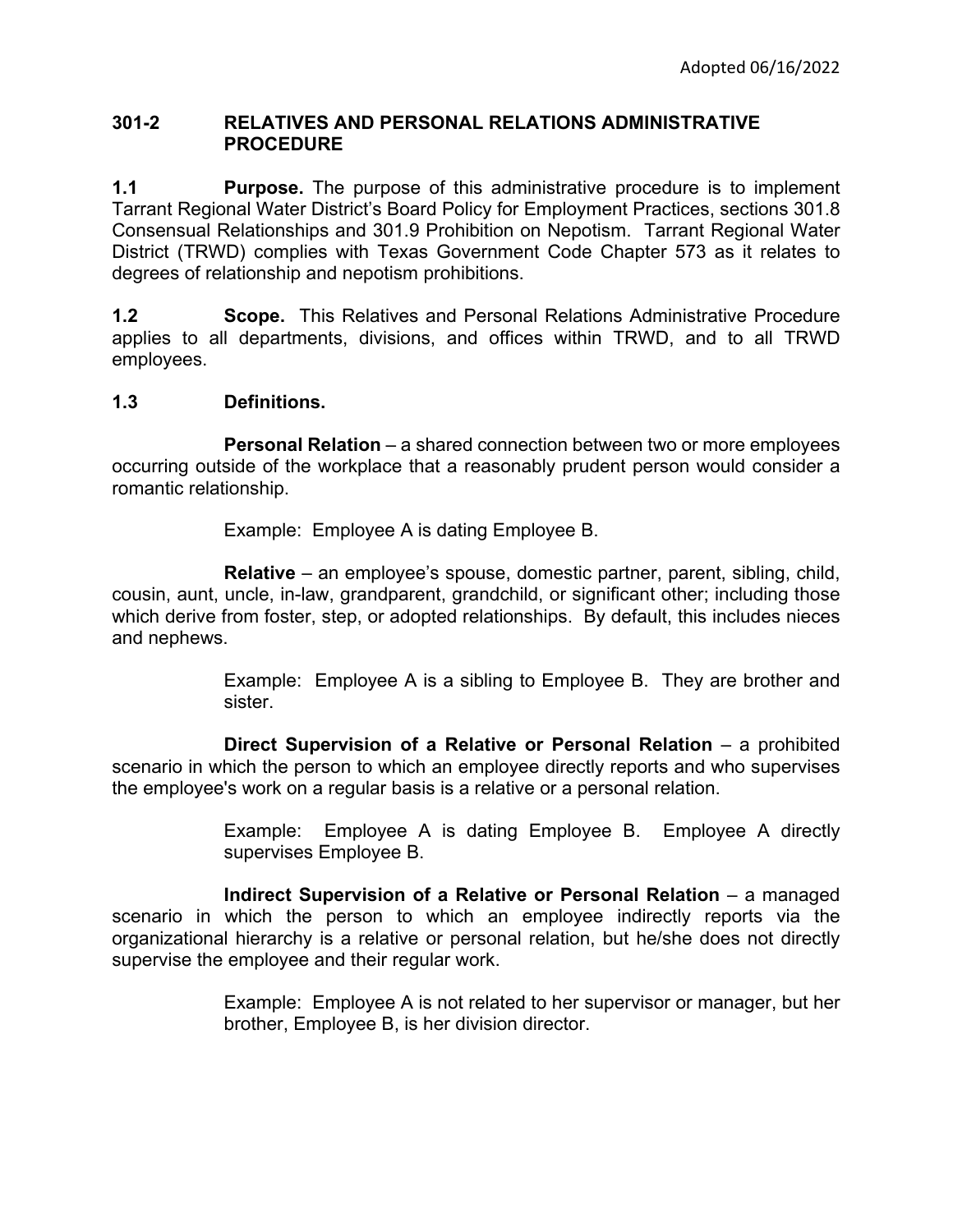**Shared Management of a Relative or Personal Relation** – an identified scenario in which two employees that are relatives or personal relations report to the same Division Director and/or Chief.

> Example: Employee A and her brother, Employee B, work within the same division and are both indirect reports of the same Division Director and the same Chief.

**Support Services Involving a Relative or Personal Relation - an** identified scenario in which two employees that are relatives or personal relations share no organizational hierarchy but may occasionally support or interact with one another on a project, task, or business-related assignment.

> Example: Employee A works in Information Services and Employee B works in Operations. They don't share management staff, but Employee A may assist Employee B with development of a budget report.

**1.4 Disclosure of Relatives and Personal Relations.** Employees are expected to notify TRWD's Human Resources Department, via the [Disclosure of](https://forms.office.com/Pages/ResponsePage.aspx?id=8QreyRs2rkKs46tM6my43NOH6ENl14dGvuouvF1NEX1UQ0Y1Q05SVUlLNFM4WUI2RVFVTDlBNTA4Qi4u)  [Relatives and Personal Relations Survey,](https://forms.office.com/Pages/ResponsePage.aspx?id=8QreyRs2rkKs46tM6my43NOH6ENl14dGvuouvF1NEX1UQ0Y1Q05SVUlLNFM4WUI2RVFVTDlBNTA4Qi4u) of relatives and personal relations, as follows.

> **1.4.0.1 Upon Employment.** Newly hired employees are required to complete the [Disclosure of Relatives and Personal Relations Survey](https://forms.office.com/Pages/ResponsePage.aspx?id=8QreyRs2rkKs46tM6my43NOH6ENl14dGvuouvF1NEX1UQ0Y1Q05SVUlLNFM4WUI2RVFVTDlBNTA4Qi4u) to identify any and all known relatives and personal relations, as defined above, which may exist with another current TRWD employee.

> The [Disclosure of Relatives and Personal Relations Survey](https://forms.office.com/Pages/ResponsePage.aspx?id=8QreyRs2rkKs46tM6my43NOH6ENl14dGvuouvF1NEX1UQ0Y1Q05SVUlLNFM4WUI2RVFVTDlBNTA4Qi4u) is made available to new employees during the onboarding process and should be completed within 5 business days of the employee's hire date.

> **1.4.0.2 Change of Relative or Personal Relation.** Current employees are required to complete the [Disclosure of Relatives and](https://forms.office.com/Pages/ResponsePage.aspx?id=8QreyRs2rkKs46tM6my43NOH6ENl14dGvuouvF1NEX1UQ0Y1Q05SVUlLNFM4WUI2RVFVTDlBNTA4Qi4u)  [Personal Relations](https://forms.office.com/Pages/ResponsePage.aspx?id=8QreyRs2rkKs46tM6my43NOH6ENl14dGvuouvF1NEX1UQ0Y1Q05SVUlLNFM4WUI2RVFVTDlBNTA4Qi4u) Survey to identify any and all new or dissolved relative relationships and personal relations, as defined above, which may occur, develop, or cease with another current TRWD employee while employed.

> The [Disclosure of Relatives and Personal Relations Survey](https://forms.office.com/Pages/ResponsePage.aspx?id=8QreyRs2rkKs46tM6my43NOH6ENl14dGvuouvF1NEX1UQ0Y1Q05SVUlLNFM4WUI2RVFVTDlBNTA4Qi4u) must be completed within 10 business days of the change and is available for all employees to access via the TRWD intranet.

## **1.4.0.3 Annual Review and Acknowledgement.**

Annually, employees will be required to review and acknowledge their currently identified relatives and personal relations during TRWD's open enrollment period.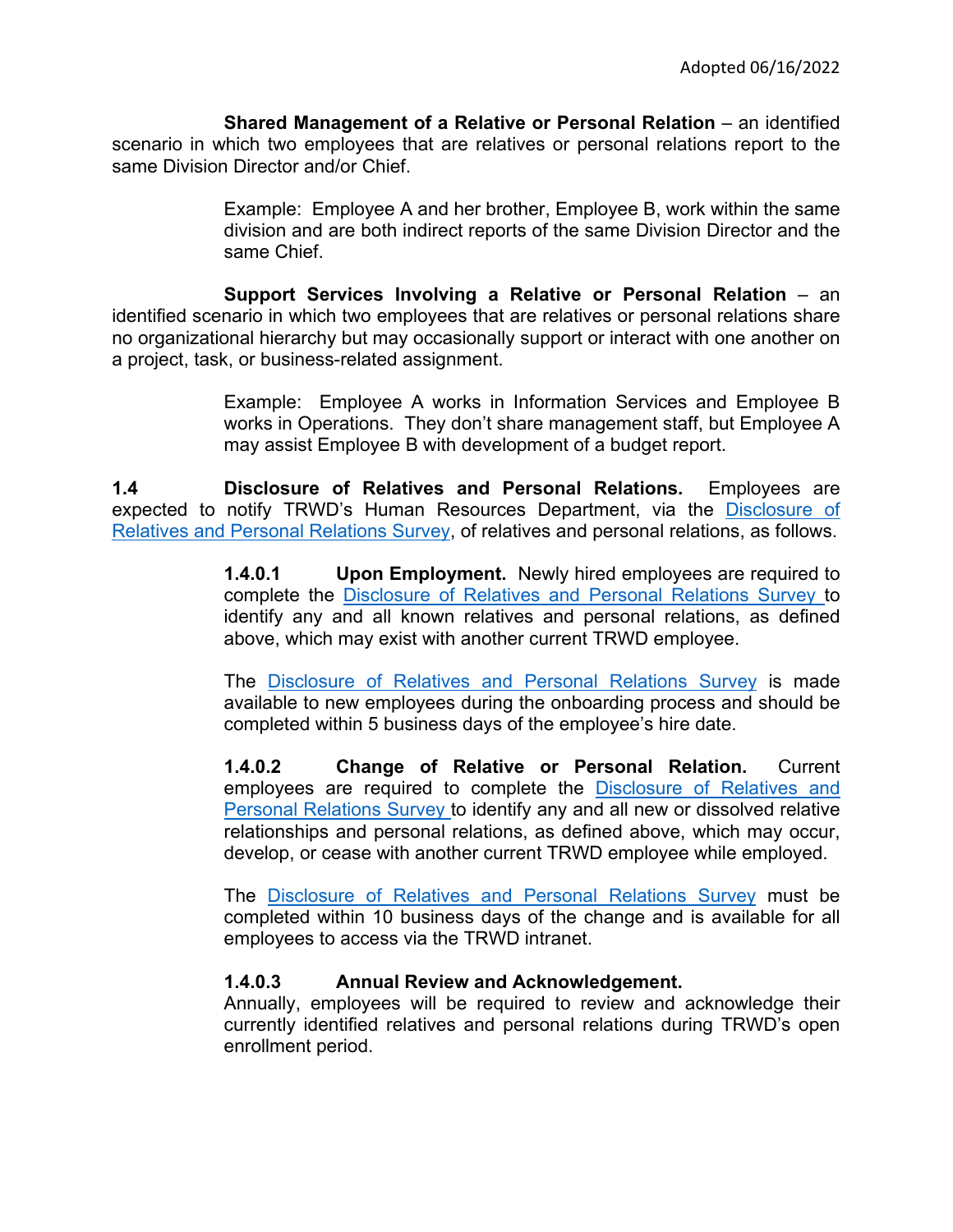**1.4.1 Personal Relationship Analysis.** The General Manager, or the General Manager's designee, will evaluate disclosed relatives and personal relations.

> **1.4.1.1 Direct Supervision of a Relative or Personal Relation.**  Direct supervision of a relative or personal relation is in conflict with Section 301.8 of the Employment Practices Policy and is prohibited. In this instance, the employee(s) will be reassigned to resolve the direct supervision conflict.

> **1.4.1.2 Indirect Supervision of a Relative or Personal Relation.**  Indirect supervision of a relative or personal relation is not prohibited and will require monitoring by the General Manager or designee, as well as Human Resources, to ensure no influence in employment, compensation, or working conditions is present.

## **1.4.1.3 Shared Management of a Relative or Personal Relation.**

Shared management of a relative or personal relation is not prohibited and will require monitoring by the General Manager or designee, as well as Human Resources, to ensure no influence in employment, compensation, or working conditions is present.

**1.4.1.4 Support Services Involving a Relative or Personal Relation.** Two employees that are relatives or are in a personal relationship are not prohibited from providing support services to each other; however, the General Manager, or the General Manager's designee, will ensure that segregation of duties and/or internal controls are in place when tasks are confidential or sensitive in nature.

**1.4.2 Personal Relationship Non-Influence Attestation**. All employees who have a relative or personal relation currently employed with TRWD will be required to complete the Relatives and Personal Relations Non-Influence Attestation.

**1.4.3 Self-Recusal.** All employees who have a relative or personal relation currently employed with TRWD are obligated and expected to recuse themselves from discussions and involvement that may influence employment, advancement, and/or compensation decisions of relatives or those with whom they share a personal relationship.

**1.4.4 Non-Disclosure of Personal Relationships.** Employees who do not voluntarily disclose relatives and personal relations to TRWD via the [Disclosure of](https://forms.office.com/Pages/ResponsePage.aspx?id=8QreyRs2rkKs46tM6my43NOH6ENl14dGvuouvF1NEX1UQ0Y1Q05SVUlLNFM4WUI2RVFVTDlBNTA4Qi4u)  [Relatives and Personal Relations Survey](https://forms.office.com/Pages/ResponsePage.aspx?id=8QreyRs2rkKs46tM6my43NOH6ENl14dGvuouvF1NEX1UQ0Y1Q05SVUlLNFM4WUI2RVFVTDlBNTA4Qi4u) in the timeframes identified in section X.4 of this administrative procedure will be subject to disciplinary action, up to and including termination.

**1.4.5 Non-Compliance.** Employees with relatives or personal relations who refuse to attest or fail to abide by the requirements outlined within the Relatives and